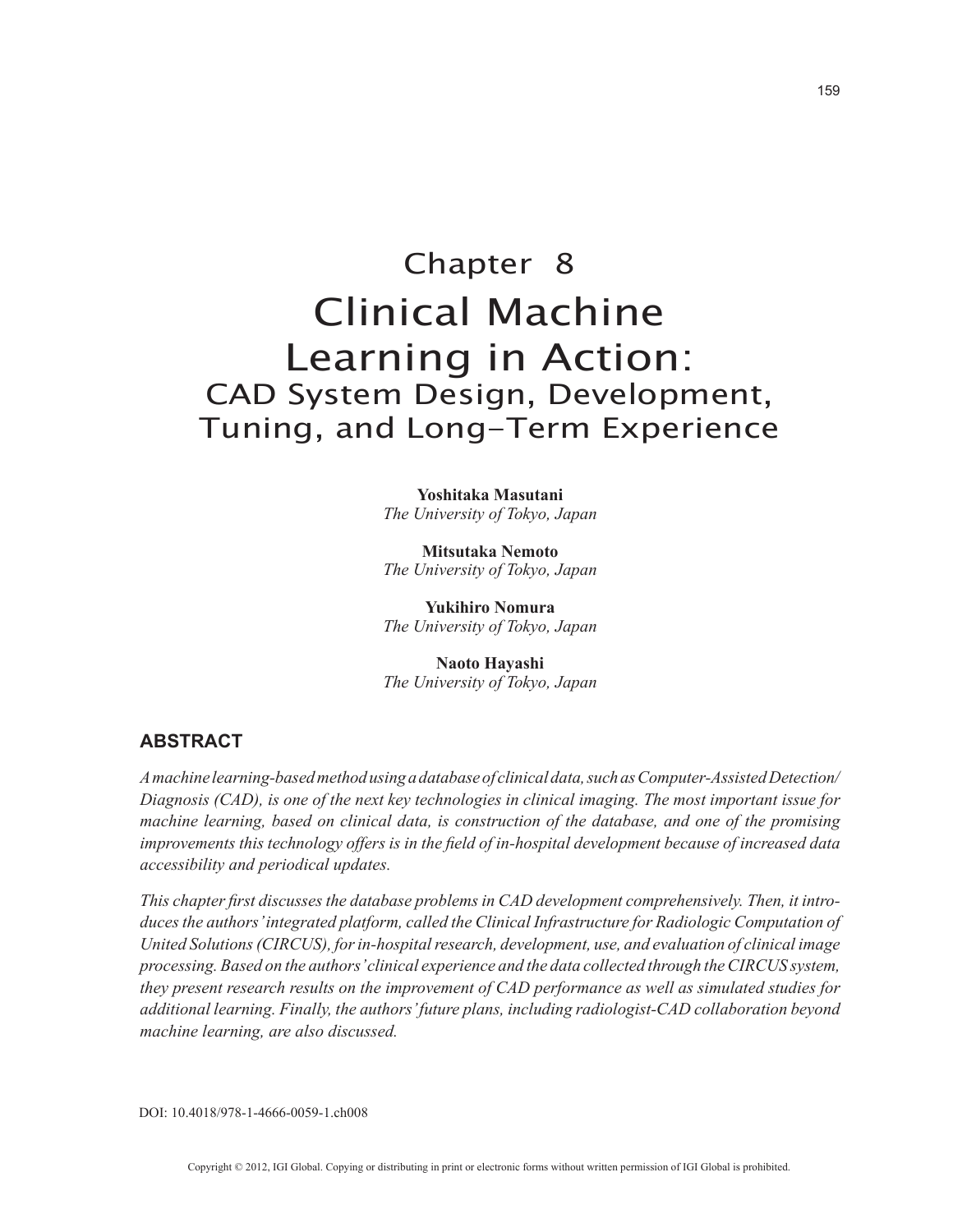# **INTRODUCTION**

Machine learning is one of the key technologies in advanced medical imaging research and is expected to become essential in clinical imaging. Among the clinical applications of machine learning technology, Computer-Assisted Detection/Diagnosis (CAD) is a promising example of supervised learning based on various types of image features. However, in spite of the strong expectations by radiologists, practical problems remain unsolved in the development and use of a clinically feasible CAD system. One of the most critical issues is the database, which is indispensable for supervised learning. The database problems cover a broad spectrum of issues, such as the accessibility to clinical data and the amount of time needed for gold standard input as the supervisory signal, and so on.

To solve these problems, this group of authors has been constructing an integrated CAD system aimed at efficient development and clinical use. This system, named CIRCUS (Clinical Infrastructure for Radiologic Computation of United Solutions), includes the multi-functions of database construction and updates, a platform for new CAD application development, interfaces for CAD use in clinical routines, and additional learning. CIRCUS primarily consists of two subsystems, a database system and a clinical server system, which have been in use at the University of Tokyo hospital since January 2009. Using our experience with design, development, tuning and long-term use of our CAD system, we discuss clinical machine learning in this chapter.

The objectives of this chapter are; (1) discussion of database problems and solutions; (2) introduction of our in-hospital CAD development project, known as the CIRCUS system, by including several clinical experiences and simulation studies; and (3) discussion of the importance of in-hospital CAD development and future plans.

This chapter is organized as follows. First, the problems in CAD development, which are primarily database problems, are formulated and discussed in the next section. The discussion leads to the importance of in-hospital management of CAD development, testing, and updating. Then, the CIRCUS system is introduced and the technical specifications and the clinical experiences are described in detail. The discussion of the technical specifications includes the interface of the CIRCUS system. The CIRCUS interface is designed not only for effectiveness in displaying CAD results for clinical routines and easy entry of clinical feedback as the supervisory signal for additional learning, but also for collecting data on each radiologist's characteristics in reading clinical information. The section describing our clinical experience with CIRCUS includes the detection performance and the changes made by updating the system with more than 3200 cases of lung nodule detection in Computed Tomography (CT) images and also cerebral aneurysm detection in Magnetic Resonance Angiography (MRA) images. Based on the database and the clinical feedback, the results of simulation studies are presented to display the learning curves from initial learning to additional learning with various scenarios of the addition of more samples. The discussion on additional training leads us to suggest a better strategy for classifier data updates from the machine learning viewpoint. Finally, after summarizing the importance of in-hospital CAD development, we discuss the possibility of personalized/customized CAD as a future goal for maximizing the performance of collaborative detection in consideration of the issues of cognitive psychology.

## **BACKGROUND**

In medical imaging fields, the automated detection/ classification of lesions by Computer-Assisted Detection/Diagnosis (CAD) is one of the most anticipated applications of supervised learning. In addition to Computer-Assisted Diagnosis